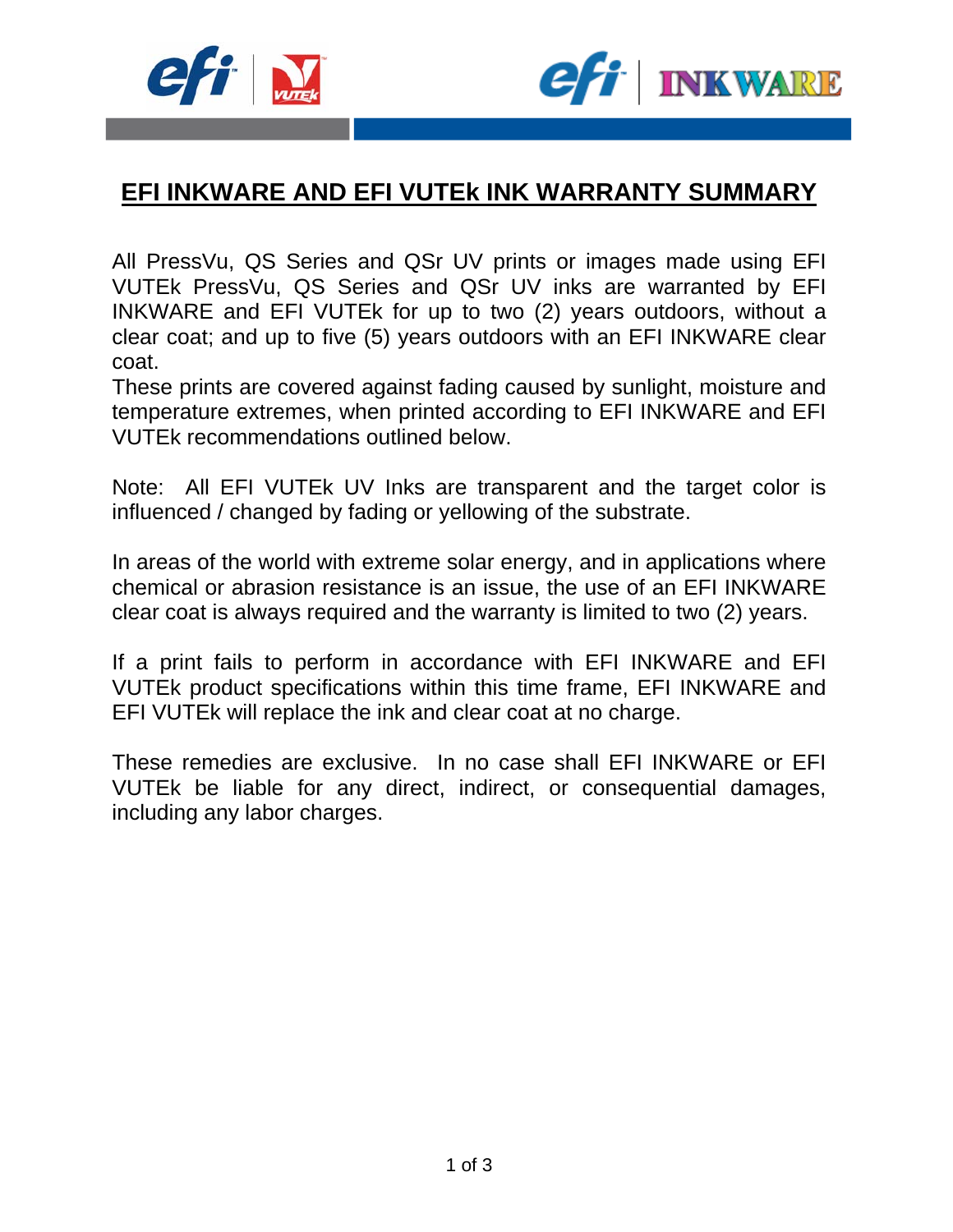



## **EFI INKWARE and EFI VUTEk LIMITED WARRANTY**

EFI INKWARE and EFI VUTEk will replace ink and coatings should the ink "fade" (25% drop in apparent density due to sunlight, moisture, or temperature, when displayed outdoors subject to the following:

#### **Warranty Coverage**

This warranty applies to inkjet prints made with the EFI VUTEk PressVu, QS Series and QSr UV printer using EFI VUTEk PressVu, QS Series and QSr UV inks and coatings in accordance with accepted storage, handling, and printing procedures (page 3).

#### **Warranty Activation**

To activate this warranty, you must print a CMYK swatch just above the image. IMPORTANT! To accomplish this, during prepress, embed within the artwork file (in the bleed portion of the image) four single-color blocks each measuring 1" x 4". The four single-color blocks are 100% Cyan, 100% Magenta, 100% Yellow, and 100% Black. If the printer is using Light Colors add one block of 100% of each light color.

**Warranty Claims** 

To file a claim under this warranty, simply cut the CYMK swatch off of the image and cut out a representative portion of the "faded" area. Send both samples to EFI VUTEk for comparison.

#### **Warranty Duration**

Normal Sun Exposure (above 35 degrees N. latitude and below 35 degrees S. latitude)

2 years, uncoated inkjet prints

5 years, when coated with EFI INKWARE coating

Extreme Sun Exposure (below 35 degrees N latitude and above 35 degrees S. latitude; and desert & subtropical areas – see list below)

No warranty, if uncoated 2 years, when coated with EFI INKWARE coating

Some examples of desert and subtropical areas are:

**Africa:** Algeria, Angola, Botswana, Chad, Egypt, Eritrea, Libya, Madagascar (Bemaraha Plateau area), Mali, Mauritania, Morocco, Namibia, Niger, South Africa (Kalahari Desert and Namib Desert areas), Sudan, Tunisia, Western Sahara, Zambia, Zimbabwe.

**Australia / New Zealand:** Desert areas of Australia (Great Sandy Desert, Gibson Desert, Great Victoria Desert and the Great Artesian Basin). Coastal areas of Australia are 2 years without and 5 years with clear coat.

**Central / South America:** Argentina (Atacama Desert area), Bolivia, Chile, Mexico, Paraguay, Peru, and Venezuela. The rest of Argentina is 2 years without and 5 years with clear coat.

**Far East:** Philippines, Indonesia, Malaysia, Southern India, Thailand, and Viet Nam.

**Middle East:** Afghanistan, Crete, South Greece, Iran, Iraq, Israel, Jordan, Kuwait, Lebanon, Oman, Pakistan, Qatar, Saudi Arabia, Syria, Turkey, United Arab Emirates, Yemen.

**United States**: Alabama, Arkansas, Arizona, the Los Angeles basin , San Diego County and the desert areas of California, Florida, Georgia, Hawaii, Louisiana, Mississippi, Nevada, New Mexico, Oklahoma, Texas, and the desert areas of Utah.

#### **Exclusive Remedy**

This warranty shall apply only to products sold by EFI VUTEk or EFI INKWARE. The sole remedy under this warranty shall be replacement of EFI VUTEk PressVu, QS Series and QSr UV Inks and EFI INKWARE clear coats. In no event shall EFI VUTEk or EFI INKWARE be liable for special or consequential damages. Any modification of this warranty not made in writing and signed by an officer of EFI VUTEk or EFI INKWARE, shall be void.